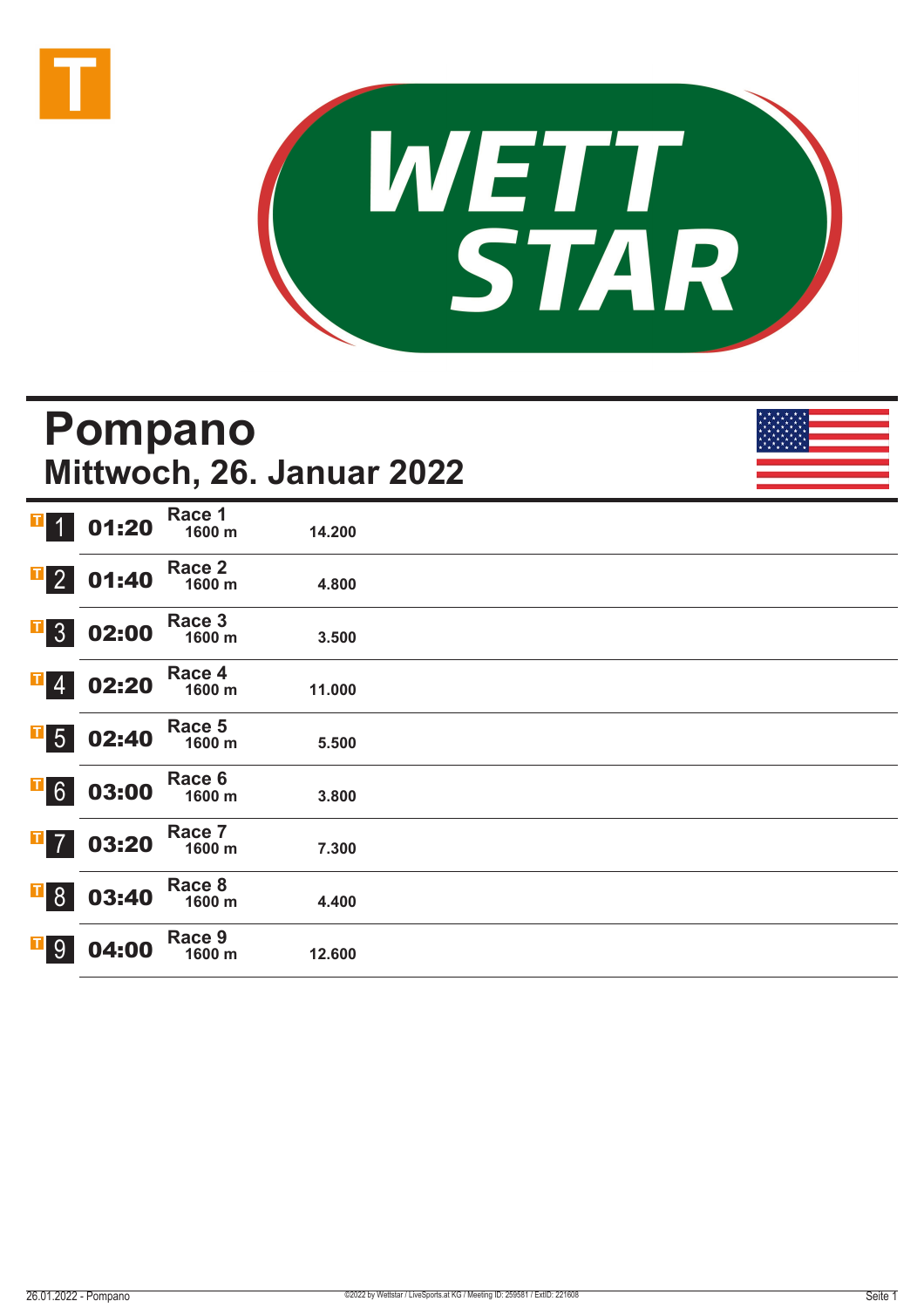| 26.01.2022 - Pompano                                                                                                                                                                                                                                    |                                                                                                                                                                                            |                                                                                                                                                                                                                             |                                                                                                                                      | Rennen #9                                                                                                                                                                                                                               |                                                                                                                                                                                                         |                                                                                                                                                                                                                             |                                                                                                          |                                                                                                                                                                   |                                                                                                                                                                                                                                               | Seite 2                                                               |
|---------------------------------------------------------------------------------------------------------------------------------------------------------------------------------------------------------------------------------------------------------|--------------------------------------------------------------------------------------------------------------------------------------------------------------------------------------------|-----------------------------------------------------------------------------------------------------------------------------------------------------------------------------------------------------------------------------|--------------------------------------------------------------------------------------------------------------------------------------|-----------------------------------------------------------------------------------------------------------------------------------------------------------------------------------------------------------------------------------------|---------------------------------------------------------------------------------------------------------------------------------------------------------------------------------------------------------|-----------------------------------------------------------------------------------------------------------------------------------------------------------------------------------------------------------------------------|----------------------------------------------------------------------------------------------------------|-------------------------------------------------------------------------------------------------------------------------------------------------------------------|-----------------------------------------------------------------------------------------------------------------------------------------------------------------------------------------------------------------------------------------------|-----------------------------------------------------------------------|
|                                                                                                                                                                                                                                                         | <b>WANN STARTET IHR PFERD</b>                                                                                                                                                              |                                                                                                                                                                                                                             |                                                                                                                                      |                                                                                                                                                                                                                                         |                                                                                                                                                                                                         |                                                                                                                                                                                                                             |                                                                                                          |                                                                                                                                                                   |                                                                                                                                                                                                                                               |                                                                       |
| Abuelita Hanover<br>Another Beach Day<br>Bellacache<br><b>Big Sky Rocket</b><br>Bumblebabynme<br>Bye Bye Felicia<br>Caitlin's Romance<br>Cashahallic<br>Casie's Believer<br>Charlie Ona Harley<br>Chocouture<br>Cinderella Delight<br>Come Get The Cash | Coqui Coqui<br>9<br>$\overline{7}$<br>9<br>5<br>Crisp Mane<br>6<br>Don't Chip Me<br>6<br>3<br>$\overline{\Delta}$<br>Fthan<br>8<br>Eyes Don't Lie<br>3<br>$\overline{7}$<br>$\overline{4}$ | Cowboy Charlie<br>Crazy Money De Vie<br>Donegalartchokin N<br>Dudelookslikelindy<br>Elm Grove Nellie<br>Follow The Dream<br>For Sharks Sake<br>Gold Star Igotdis                                                            | 7<br>2<br>2<br>1<br>9<br>$\overline{9}$<br>5<br>$\overline{7}$<br>$\overline{2}$<br>$\overline{7}$<br>6<br>4<br>$\overline{7}$       | Goorilla<br>How About Murph<br>lam What I Am<br>Image Of A Dream<br>Invincible<br>It Slipped My Mind<br>J-S Miss Emma<br>La Always Amartini<br>Late Night Date A<br>Leaping Legend<br>Legend Field<br>Lion On Landon<br>Little Ms Aryss | 2<br>$\overline{4}$<br>8<br>1<br>8<br>3<br>$\overline{2}$<br>$\overline{1}$<br>4<br>5<br>$\sqrt{3}$<br>$\sqrt{5}$<br>3                                                                                  | <b>Lucky Sevens</b><br>Maggiesmomoney<br>Marquis Volo<br>Mayday Volo<br>Meadowbrook Chip<br>Misty Memory N<br>Mr Finlay Ridge<br>Northern Dali<br>Ourlittlemiracle<br>Powered By Mach<br>Primo Extremo<br>Protect Blue Chip | Mittaroniandcheese                                                                                       | 8<br>2<br>8<br>5<br>5<br>7<br>6<br>3<br>4<br>9<br>9<br>$\overline{7}$<br>9                                                                                        | Rigginswind<br>Roll With Angel<br>Rose Run Xcaliber<br>Sarah's Lilly<br>Sea Shadows<br>Shakira's Song<br>Shulda Hada Drink<br><b>Skyway Venus</b><br>Splitsville<br>Stache<br>Starlit Thiswanday<br>Sunrise Hanover<br><b>Talk Show Chica</b> | 9<br>2<br>g<br>$\mathsf{R}$<br>8<br>5<br>9                            |
| <b>WANN STARTET IHR JOCKEY / FAHRER</b>                                                                                                                                                                                                                 |                                                                                                                                                                                            |                                                                                                                                                                                                                             |                                                                                                                                      |                                                                                                                                                                                                                                         |                                                                                                                                                                                                         |                                                                                                                                                                                                                             |                                                                                                          |                                                                                                                                                                   |                                                                                                                                                                                                                                               |                                                                       |
| Alessandro Spano<br><b>Braxten Boyd</b><br>David Ingraham<br>Jim Mc Donald<br>Joseph Sanzeri<br>Maurice Brooks Jr<br><b>Tyler Jones</b>                                                                                                                 | 8<br>1, 3, 4, 5, 7, 8, 9<br>2,3,4,6,9<br>8<br>8<br>$\overline{2}$<br>1,6,7                                                                                                                 |                                                                                                                                                                                                                             | Andy Santeramo<br>Bryce Fenn<br>David Miller<br>John Macdonald<br><b>Kevin Wallis</b><br><b>Rick Plano</b><br><b>Wally Hennessey</b> |                                                                                                                                                                                                                                         | 3<br>6<br>1,2,6,7,8,9<br>2,4,5,7,9<br>5,8,9<br>1,2,3,5,9<br>1,2,3,4,5,7,8,9                                                                                                                             |                                                                                                                                                                                                                             | Andy Shetler<br>Corey Braden<br>Fern Paquet Jr<br>Joseph Chindano Jr<br>Marvin Luna<br>Ricky Macomber Jr | Winter Asher-Stalbaum                                                                                                                                             | 2,3,4,5,6<br>7,9<br>3,4,7<br>1,2,4,5,8,9<br>4<br>4,9<br>$\overline{7}$                                                                                                                                                                        |                                                                       |
| <b>WANN STARTET IHR TRAINER</b>                                                                                                                                                                                                                         |                                                                                                                                                                                            |                                                                                                                                                                                                                             |                                                                                                                                      |                                                                                                                                                                                                                                         |                                                                                                                                                                                                         |                                                                                                                                                                                                                             |                                                                                                          |                                                                                                                                                                   |                                                                                                                                                                                                                                               |                                                                       |
| Alessandro Spano<br><b>Braxten Bovd</b><br>Devan Miller<br>Ivar Hyngstrom<br>Jamie Macomber<br>Joe Pavia Jr<br>Joseph Chindano Jr<br>Leopold Sawyers<br>Michael Deters<br>Rick Plano<br><b>Stacey Laviolette</b><br><b>Tom Bigler</b>                   | 8<br>$\overline{7}$<br>1,9<br>7<br>9<br>9<br>4,9<br>8<br>8,9<br>1,9<br>2<br>4                                                                                                              | <b>Andy Shetler</b><br>Bryce Fenn<br>Dustin Ingraham<br>J H Miller<br>Jennifer Giuliani<br>John Hallett<br>Joseph Sanzeri<br>Luanna Beeson<br>Mickey Mc Nichol<br>Rob Rittof<br>Stacey Mclenaghan<br><b>Wally Hennessey</b> |                                                                                                                                      | 4.5<br>6<br>6<br>$\overline{2}$<br>5,7<br>1,9<br>8<br>6<br>$\overline{2}$<br>$\overline{\mathcal{L}}$<br>7,9                                                                                                                            | Angela Coleman<br>Chet Poole Jr<br>Fannie Saul-Beaulieu<br>Jack Rice<br>Jim Brinson<br>John Macdonald<br>Joseph Shaw<br>Marc Major<br>Mike Simons<br>Robert Roesch<br>Tee Wine<br>Winter Asher-Stalbaum |                                                                                                                                                                                                                             | 1<br>5<br>6<br>4,9<br>$\overline{7}$<br>4<br>2,8<br>3<br>4,5<br>3<br>2,3,5,9                             | <b>Barry Probber</b><br>Gaston Lareau<br>Jake Huff<br>Jim Mc Donald<br>John Mungillo<br><b>Kelly Paver</b><br>Marvin Luna<br><b>Ronald Best</b><br>Terry Di Cicco | Daniel Gassien<br>Nicholas Coblentz                                                                                                                                                                                                           | 3<br>6<br>3,4,7<br>8<br>8<br>2,8<br>4<br>2,3,5<br>3<br>$\overline{7}$ |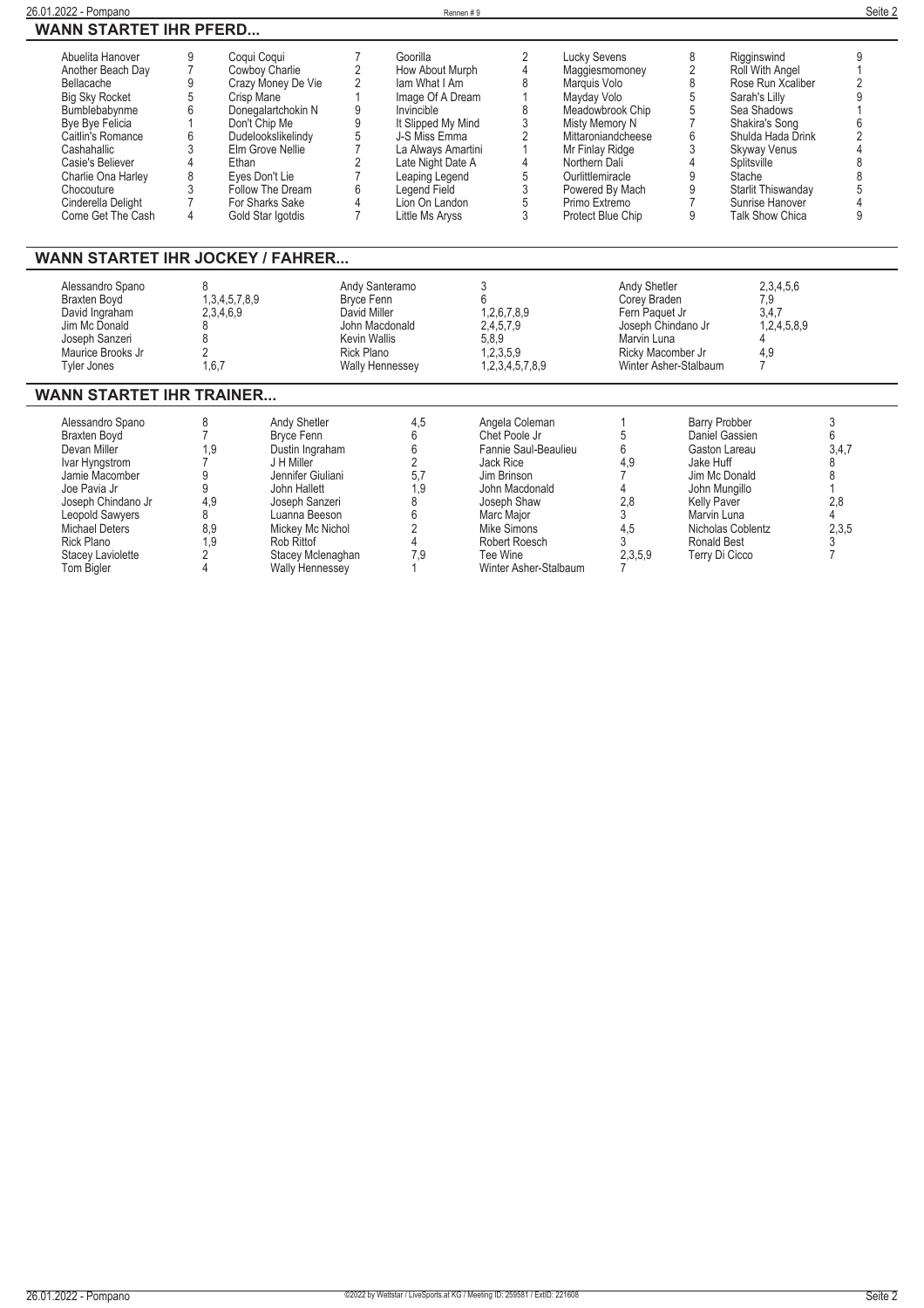**1600 m**

| $ \mathbf{T} $          | 1600 m<br>14.200                                                                             | Race 1                                                              |
|-------------------------|----------------------------------------------------------------------------------------------|---------------------------------------------------------------------|
|                         |                                                                                              | Rennpreis: 14.200<br>FILLIES AND MARES OPEN POST POSITIONS ASSIGNED |
|                         | 01:20                                                                                        |                                                                     |
|                         |                                                                                              |                                                                     |
| 1600                    |                                                                                              |                                                                     |
| 1                       | Bye Bye Felicia<br>8j. schwarz S (Woodstock - Tea Time)                                      |                                                                     |
| 68.0                    | Trainer: John Hallett<br>Besitzer: Rick Howles, Lake Orion, Mi; G                            |                                                                     |
|                         |                                                                                              |                                                                     |
| ML: 7,0                 | <b>Braxten Boyd</b>                                                                          |                                                                     |
| $\overline{\mathbf{2}}$ | Roll With Angel<br>5j. rotbraun S (Roll With Joe - Wild West Angel<br>Trainer: John Mungillo |                                                                     |
| 72.6                    | Besitzer: Finish Line Investors & Thatsi                                                     |                                                                     |
| ML: 16,0                | <b>Tyler Jones</b>                                                                           |                                                                     |
|                         | <b>La Always Amartini</b><br>7j. rotbraun S (Always A Virgin - Sapphire Mart                 |                                                                     |
| 3                       | Trainer: Angela Coleman                                                                      |                                                                     |
| 68.0                    | Besitzer: Fox Racing Inc, New York, Ny                                                       |                                                                     |
| ML: 6,0                 | Joseph Chindano Jr                                                                           |                                                                     |
| 4                       | <b>Crisp Mane</b><br>6j. rotbraun S (Sportswriter - Designated Lead                          |                                                                     |
|                         | Trainer: Devan Miller                                                                        |                                                                     |
| 68.9                    | Besitzer: Burke Racing Stable Llc, Fred                                                      |                                                                     |
| ML: 35,0                | <b>David Miller</b>                                                                          |                                                                     |
| 5                       | <b>Image Of A Dream</b><br>7j. grau S (Rockin Image - Dynamic Dream)                         |                                                                     |
|                         | Trainer: Rick Plano                                                                          |                                                                     |
| 86.2                    | Besitzer: Maryann Plano, Anderson, In                                                        |                                                                     |
| ML: 4,0                 | <b>Rick Plano</b>                                                                            |                                                                     |
| 6                       | <b>Sea Shadows</b><br>7j. grau S (Shadow Play - Cameron D Art)                               |                                                                     |
| 65.8                    | Trainer: Wally Hennessey<br>Besitzer: Paul M O'Neil, Saratoga Sprin                          |                                                                     |
| ML: 3,0                 | <b>Wally Hennessey</b>                                                                       |                                                                     |
| Ergebnis:               | Quoten:                                                                                      |                                                                     |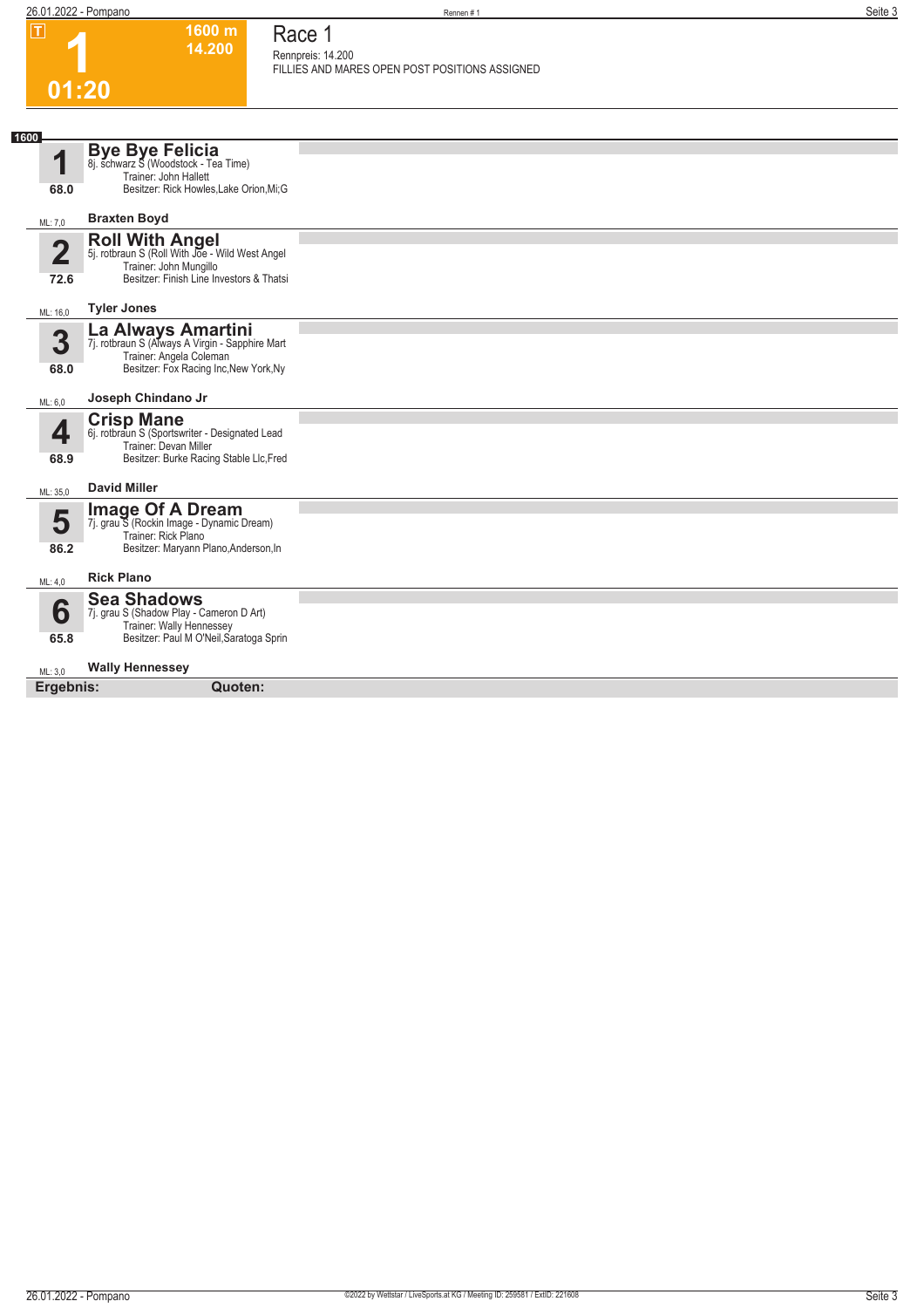**2 01:40** **1600 m 4.800**  **Race 2**

**Rennpreis: 4.800 NON WINNERS OF 2PM RACES LIFETIME (FILLIES & MARES|3PM) ( NW 1PM DRAW INSIDE) AE: NON WINNERS \$25,000|LIFETIME NO. 3 SHULDA HADA DRINK FIRST TIME LASIX** 

| 1600                   |                                                                                                                                                   |  |
|------------------------|---------------------------------------------------------------------------------------------------------------------------------------------------|--|
| 1                      | <b>Cowboy Charlie</b><br>4j. rotbraun W (Broadway Hall - Cynthia Iliad)<br>Trainer: Nicholas Coblentz                                             |  |
| 72.6                   | Besitzer: Nicholas R Coblentz, Lauderd                                                                                                            |  |
| ML: 16,0               | David Ingraham                                                                                                                                    |  |
| $\overline{2}$<br>81.6 | <b>Maggiesmomoney</b><br>4j. rotbraun S (Deweycheatumnhowe - Barbies<br>Trainer: Stacey Laviolette<br>Besitzer: Horse With No Name, Orange        |  |
| ML: 6,0                | <b>Maurice Brooks Jr</b>                                                                                                                          |  |
| 3<br>77.1              | <b>Shulda Hada Drink</b><br>4j. rotbraun W (Shibboleth Hanover - Seminole<br>Trainer: Nicholas Coblentz<br>Besitzer: Nicholas R Coblentz, Lauderd |  |
| ML: 7,0                | <b>John Macdonald</b>                                                                                                                             |  |
| 4<br>68.9              | <b>J-S Miss Emma</b><br>4j. schwarz S (Swan For All - Pretty New)<br>Trainer: Mickey Mc Nichol<br>Besitzer: Marianne Mcnichol, Margate, F         |  |
| ML: 55,0               | <b>David Miller</b>                                                                                                                               |  |
| 5<br>86.2              | <b>Crazy Money De Vie</b><br>4j. rotbraun W (Muscle Mass - On Broadway D<br>Trainer: Tee Wine<br>Besitzer: Jemaxpo Racing Stable Llc, W           |  |
| ML: 4.0                | <b>Rick Plano</b>                                                                                                                                 |  |
| 6<br>81.6              | <b>Ethan</b><br>5j. grau W (Triumphant Caviar - The Naughty<br>Trainer: J H Miller<br>Besitzer: Powerline Racing Stable, Sale                     |  |
|                        | <b>Andy Shetler</b>                                                                                                                               |  |
| ML: 5,0<br>╾<br>68.0   | <b>Rose Run Xcaliber</b><br>3j. rotbraun W (Royalty For Life - Dabrina)<br>Trainer: Joseph Shaw<br>Besitzer: Patricia L Gibb, London, On, C       |  |
|                        | Joseph Chindano Jr                                                                                                                                |  |
| ML: 16,0               |                                                                                                                                                   |  |
| 8                      | Goorilla<br>5j. rotbraun W (Googoo Gaagaa - Starlet Lane<br>Trainer: Kelly Paver                                                                  |  |
| 65.8                   | Besitzer: Calvin H Hoover, New Holland                                                                                                            |  |
| ML: 5,0                | <b>Wally Hennessey</b>                                                                                                                            |  |
| Ergebnis:              | Quoten:                                                                                                                                           |  |
|                        |                                                                                                                                                   |  |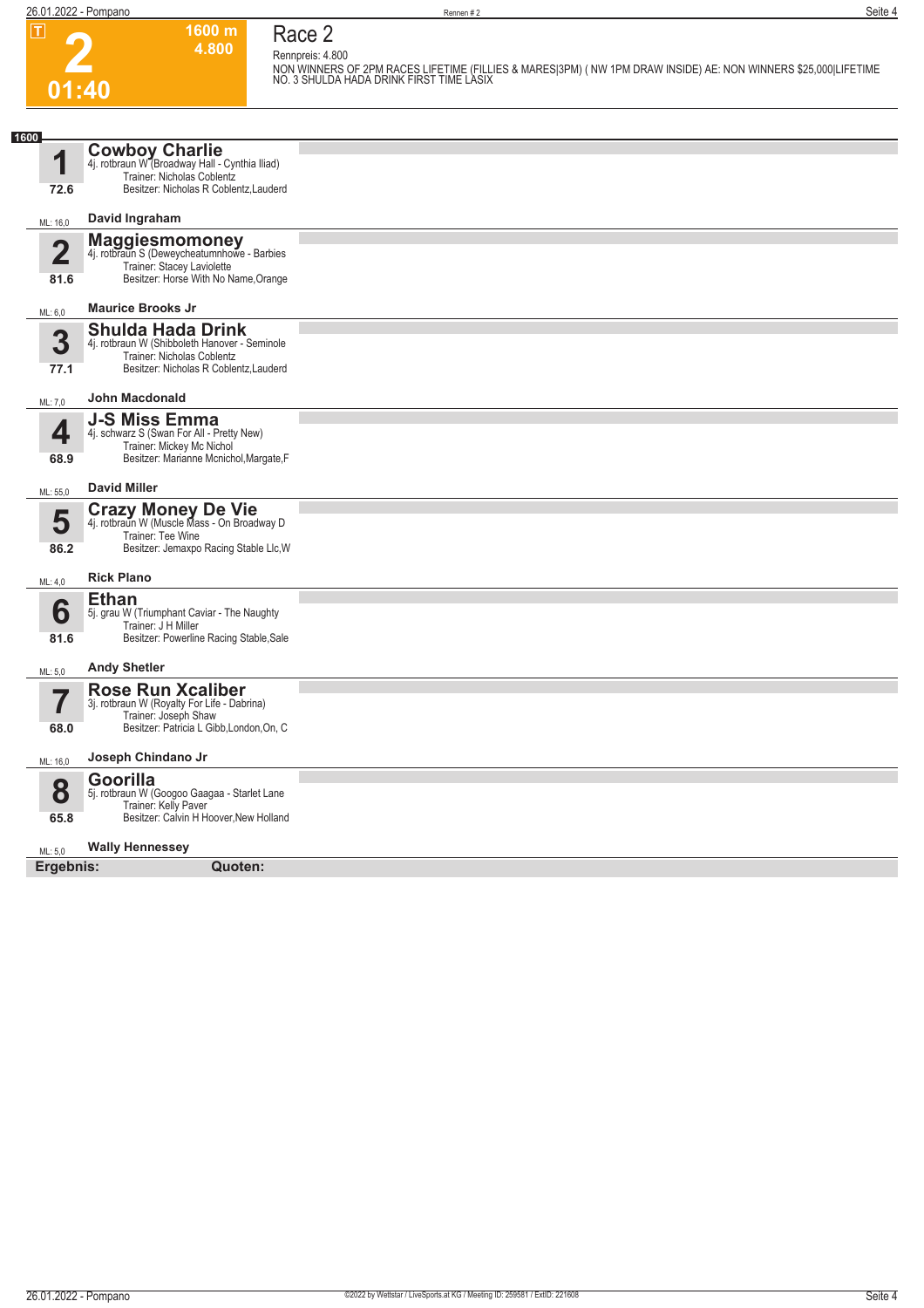

### **Race 3 Rennpreis: 3.500**

**1600 m 3.500** 

**TRACKMASTER RATING OF 70 OR LESS AE: NON WINNERS \$750|LAST 5 STARTS AE: NON WINNERS \$9,000 IN 2021 - 2022** 

| 1600<br>4                       | Mr Finlay Ridge<br>4j. rotbraun W (Armbro Barrister - R Rocket R<br>Trainer: Marc Major                                                     |                                                  |             |                      |                                                                    |                                                                                                                     |
|---------------------------------|---------------------------------------------------------------------------------------------------------------------------------------------|--------------------------------------------------|-------------|----------------------|--------------------------------------------------------------------|---------------------------------------------------------------------------------------------------------------------|
| 68.0                            | Besitzer: Michael C & Diane N Norcros                                                                                                       |                                                  |             |                      |                                                                    |                                                                                                                     |
| ML: 45,0                        | <b>Braxten Boyd</b>                                                                                                                         |                                                  |             |                      |                                                                    |                                                                                                                     |
| $\overline{\mathbf{2}}$<br>72.6 | Legend Field<br>12j. kastanie W (Sj's Caviar - Yankee Preview)<br>Trainer: Nicholas Coblentz<br>Besitzer: George D Coblentz, Laud By        | 01.12 Phl<br>21.11 Phl<br>06.11 Phl              | 8<br>5<br>4 | 1600<br>1600<br>1600 | 8,1 Miller Andy<br>114.2 Tetrick Trace<br><b>Coblentz Nicholas</b> | Fiorenza, Orderbyroad, Prettyedgy<br>Sishottiewon, Royaltynhowe, Boozysuzy<br>Lovelyvacation, Scratchoff, Boozysuzy |
| ML: 16,0                        | David Ingraham                                                                                                                              | 08.10 Phl<br>21.09 Fred                          | 5<br>4      | 1600<br>1600         | Morgan Anthony<br>Johnson Wayne                                    | Tigerstoogood, Waldorfhall, Photorama<br>Crowntimeyooray, Metamorphosis, Wintersli                                  |
| 3<br>65.8                       | <b>Little Ms Aryss</b><br>8j. rotbraun S (Southwind Breeze - Luv To Trot<br>Trainer: Ronald Best<br>Besitzer: Henry Lee Brown, Ackerman,    |                                                  |             |                      |                                                                    |                                                                                                                     |
| ML: 3,0                         | <b>Wally Hennessey</b>                                                                                                                      |                                                  |             |                      |                                                                    |                                                                                                                     |
| 4<br>81.6                       | It Slipped My Mind<br>5j. grau W (Dontyouforgetit - Striking Lauren)<br>Trainer: Robert Roesch<br>Besitzer: Holly S Roesch, Wellington, FI( |                                                  |             |                      |                                                                    |                                                                                                                     |
| ML: 11,0                        | <b>Andy Shetler</b>                                                                                                                         |                                                  |             |                      |                                                                    |                                                                                                                     |
| 5<br>86.2                       | <b>Chocouture</b><br>10j. grau W (Chocolatier - Colors Of The Wind<br>Trainer: Tee Wine<br>Besitzer: Wine Stable, Wilkes Barre, Pa          |                                                  |             |                      |                                                                    |                                                                                                                     |
| ML: 4,0                         | <b>Rick Plano</b>                                                                                                                           |                                                  |             |                      |                                                                    |                                                                                                                     |
| 6<br>81.6                       | <b>Uncle Hanover</b><br>10j. rotbraun W (Muscle Hill - Up Front Annika)<br>Trainer: Barry Probber<br>Besitzer: Probber Morse Racing Llc, Ma |                                                  |             |                      |                                                                    |                                                                                                                     |
| ML: 4,0                         | <b>Andy Santeramo</b>                                                                                                                       |                                                  |             |                      |                                                                    |                                                                                                                     |
| 68.0                            | <b>Cashahallic</b><br>14j. rotbraun W (Cash Hall - Yankee Fergie)<br>Trainer: Gaston Lareau<br>Besitzer: Jp Houle Stables Llc, Fort Lau     | 29.11 Meadowlands<br>06.11 Phl<br>17.10 Freehold | 5<br>1<br>5 | 1600<br>1600<br>1600 | 73.1 Scicluna Chris<br>Scicluna Chris<br>Scicluna Chris            | Captainprimeau, Riverfest, Epictale<br>Cashahallic, Rideinstyle, Babyblaze<br>Specialcommand, Fatboy, Bigskythunder |
| ML: 16,0                        | Fern Paquet Jr                                                                                                                              | 18.09 Har<br>04.09 Har                           | 5<br>5      | 1600<br>1600         | 49,5 Raymer Tyler<br>8.0 Scicluna Chris J                          | Gurf, Ringsidemuscle, Photomaxx<br>Photomaxx, Cashondelivery, Spunkyjack                                            |
| Ergebnis:                       | Quoten:                                                                                                                                     |                                                  |             |                      |                                                                    |                                                                                                                     |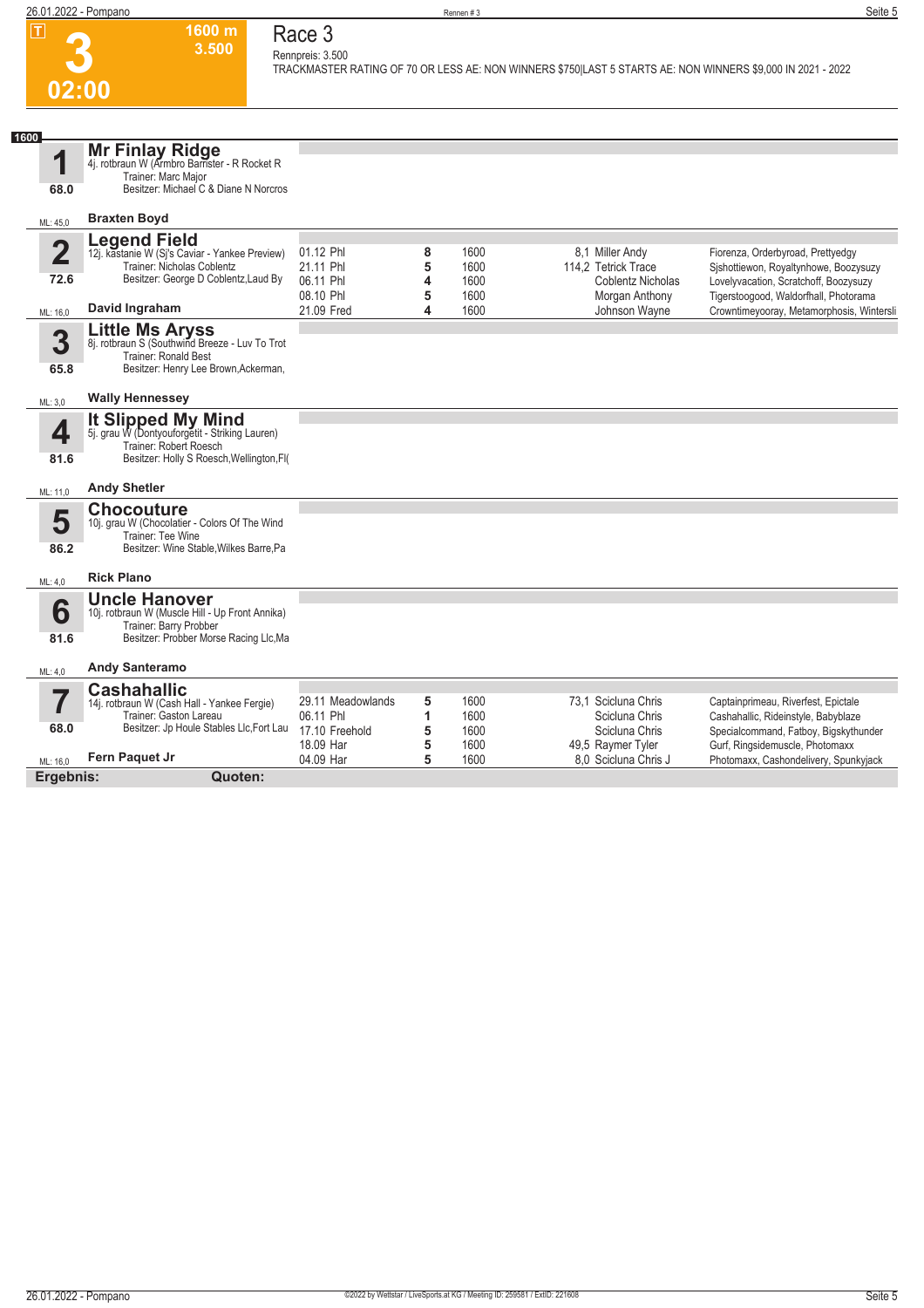**1600 m 11.000**  **Race 4**



| ட                               | 1000111<br>11.000                                                                                                                                 | Race 4<br>Rennpreis: 11.000                            |
|---------------------------------|---------------------------------------------------------------------------------------------------------------------------------------------------|--------------------------------------------------------|
|                                 |                                                                                                                                                   | OPEN III POST POSITIONS DRAWN INGRAHAM PICKED 4 OVER 7 |
| 02:20                           |                                                                                                                                                   |                                                        |
|                                 |                                                                                                                                                   |                                                        |
| 1600<br>1<br>68.0               | <b>Northern Dali</b><br>10j. rotbraun S (Dali - Smoke It Out)<br>Trainer: Gaston Lareau<br>Besitzer: Gaston Lareau, Pompano Bea                   |                                                        |
| ML: 13,0                        | Fern Paquet Jr                                                                                                                                    |                                                        |
| $\overline{\mathbf{2}}$<br>65.8 | <b>Tuapeka Jessie N</b><br>6j. rotbraun S (Bettor's Delight - Tuapeka Mad<br>Trainer: Jack Rice<br>Besitzer: Vogel& Wags Nags, Hmbrg, N           |                                                        |
| ML: 24,0                        | <b>Wally Hennessey</b>                                                                                                                            |                                                        |
| 3<br>74.8                       | Late Night Date A<br>8j. rotbraun S (Blissfull Hall - Flo Jo Hare)<br>Trainer: Rob Rittof<br>Besitzer: D S Overhiser, Shorewood, II;              |                                                        |
| ML: 9,0                         | <b>Ricky Macomber Jr</b>                                                                                                                          |                                                        |
| 4<br>72.6                       | <b>Sunrise Hanover</b><br>5j. rotbraun S (Somebeachsomewhere - Surfsi<br><b>Trainer: Mike Simons</b><br>Besitzer: Michael H Simons, Milford, Pa   |                                                        |
| ML: 5,0                         | David Ingraham                                                                                                                                    |                                                        |
| 5<br>77.1                       | <b>Come Get The Cash</b><br>7j. grau S (Western Terror - Tootsie J)<br>Trainer: John Macdonald<br>Besitzer: John A Macdonald, Pompano             |                                                        |
| ML: 6,0                         | <b>John Macdonald</b>                                                                                                                             |                                                        |
| 6<br>68.0                       | <b>Casie's Believer</b><br>7j. rotbraun S (Betterthancheddar - What Fool<br>Trainer: Joseph Chindano Jr<br>Besitzer: Joseph J Chindano Jr, Bloomi |                                                        |
| ML: 13,0                        | Joseph Chindano Jr                                                                                                                                |                                                        |
| 68.0                            | <b>Skyway Venus</b><br>5j. rotbraun S (Time To Roll - Vegas Date)<br>Trainer: Tom Bigler<br>Besitzer: Alan H & Marjorie A Hyatt, Lak              |                                                        |
| ML: 16,0                        | <b>Braxten Boyd</b>                                                                                                                               |                                                        |
| 8<br>72.1                       | <b>How About Murph</b><br>6j. grau S (Allamerican Native - Angels Have<br>Trainer: Marvin Luna<br>Besitzer: Marvin Alfredo Luna, Delray B         |                                                        |
| ML: 16,0                        | <b>Marvin Luna</b>                                                                                                                                |                                                        |
| 9<br>81.6                       | <b>For Sharks Sake</b><br>4j. rotbraun S (Shadyshark Hanover - Metro K<br>Trainer: Andy Shetler<br>Besitzer: Jesse Frank Larkins, Owensvil        |                                                        |
| ML: 8,0                         | <b>Andy Shetler</b>                                                                                                                               |                                                        |
| Ergebnis:                       | Quoten:                                                                                                                                           |                                                        |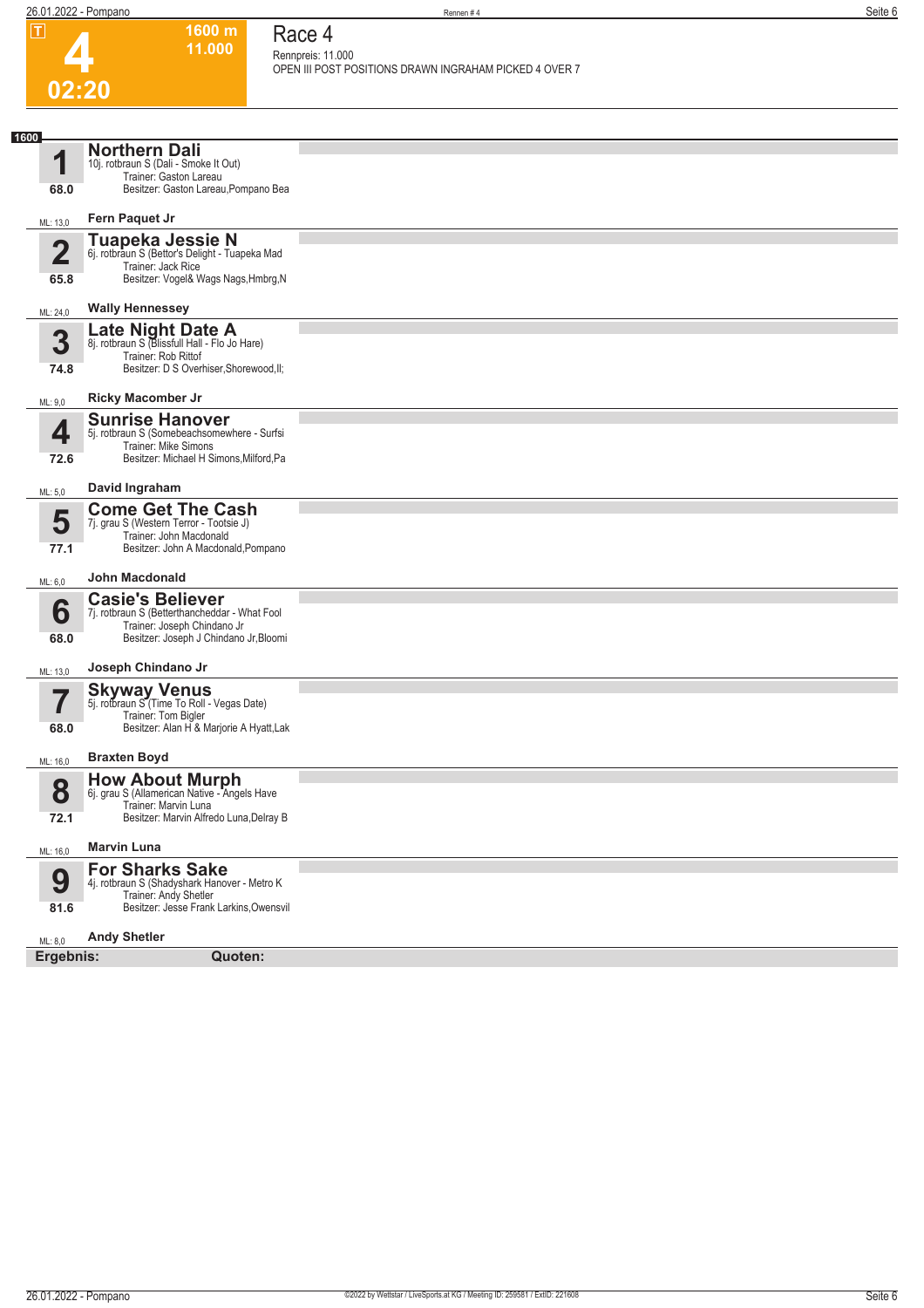**02:40**

**5**

### **1600 m 5.500**

**Race 5 Rennpreis: 5.500**

**WINNERS OF 1 BUT NOT MORE THAN 5PM RACES LIFETIME|(FLORIDA BREDS 6PM) (STAKE RACES EXCLUDED)** 

| 1600<br>◢               | Mayday Volo<br>4j. rotbraun W (Trixton - Mayflower Volo)                    |  |
|-------------------------|-----------------------------------------------------------------------------|--|
|                         | Trainer: Tee Wine                                                           |  |
| 65.8                    | Besitzer: Jemaxpo Racing Stable Llc, W                                      |  |
| ML: 3,0                 | <b>Wally Hennessey</b>                                                      |  |
|                         | <b>Lion On Landon</b>                                                       |  |
| $\overline{\mathbf{2}}$ | 6j. grau W (Lionhunter - D's Tinkerbella)<br>Trainer: Nicholas Coblentz     |  |
| 86.2                    | Besitzer: Donald E Brainard, Margate, FI                                    |  |
| ML: 16,0                | <b>Rick Plano</b>                                                           |  |
|                         | <b>Meadowbrook Chip</b>                                                     |  |
| 3                       | 5j. rotbraun W (Whom Shall I Fear - Chip's Go<br>Trainer: Nicholas Coblentz |  |
| 77.1                    | Besitzer: Nicholas R Coblentz, Lauderd                                      |  |
| ML: 16,0                | John Macdonald                                                              |  |
|                         | <b>Big Sky Rocket</b>                                                       |  |
| 4                       | 4j. rotbraun W (Big Rigs - Armstead Kyra)<br>Trainer: Chet Poole Jr         |  |
| 65.8                    | Besitzer: Johanna Calvert, Pompano Be                                       |  |
| ML: 7,0                 | <b>Kevin Wallis</b>                                                         |  |
|                         | <b>Dudelookslikelindy</b>                                                   |  |
| 5                       | 6j. rotbraun W (Cantab Hall - Love To Lindy)<br>Trainer: Mike Simons        |  |
| 68.0                    | Besitzer: Albert P Abdala III, Thorndale,                                   |  |
| ML: 28,0                | Joseph Chindano Jr                                                          |  |
| 6                       | <b>Starlit Thiswanday</b>                                                   |  |
|                         | 5j. grau W (Swan For All - Love Detective)<br>Trainer: Andy Shetler         |  |
| 81.6                    | Besitzer: Kimbilla Stables, Bell, Fl                                        |  |
| ML: 55,0                | <b>Andy Shetler</b>                                                         |  |
|                         | Leaping Legend<br>4j. rotbraun W (Uncle Peter - Leaping Lady)               |  |
|                         | Trainer: Jennifer Giuliani<br>Besitzer: Gary L & Cynthia M Saj, Medi        |  |
| 68.0                    |                                                                             |  |
| ML: 8,0                 | <b>Braxten Boyd</b>                                                         |  |
| Ergebnis:               | Quoten:                                                                     |  |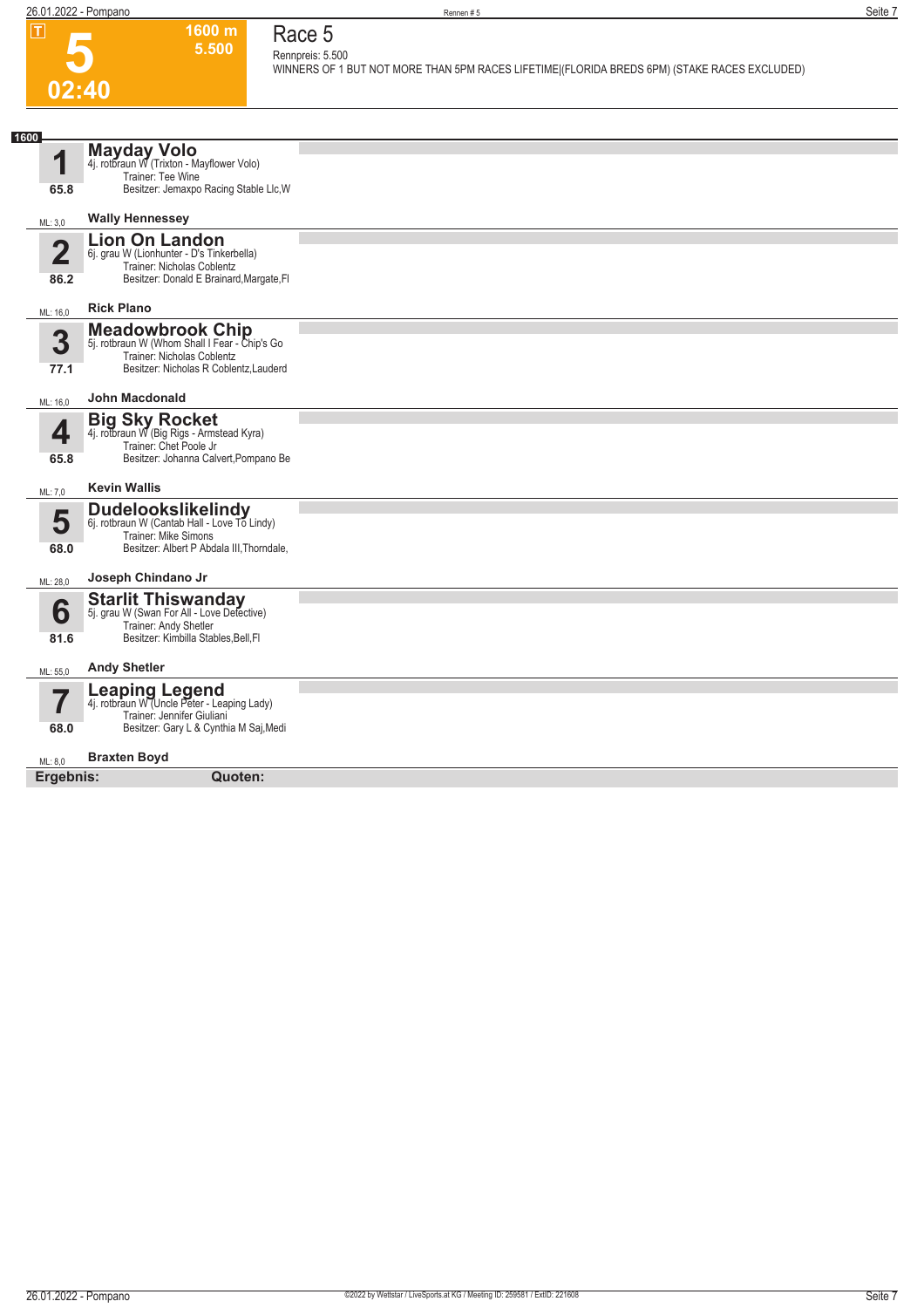

#### **Race 6 Rennpreis: 3.800**

**1600 m 3.800** 

**FILLIES AND MARES CLAIMING HANDICAP \$4,000 - \$5,000|(W/A) AE: TRACKMASTER RATING OF 70 OR LESS** 

| 1600                  |                                                                                                                                                                        |                                                                                                  |                       |                                      |                                                                                                                    |                                                                                                                                                                                                                               |
|-----------------------|------------------------------------------------------------------------------------------------------------------------------------------------------------------------|--------------------------------------------------------------------------------------------------|-----------------------|--------------------------------------|--------------------------------------------------------------------------------------------------------------------|-------------------------------------------------------------------------------------------------------------------------------------------------------------------------------------------------------------------------------|
| 1<br>68.9<br>ML: 11,0 | <b>Follow The Dream</b><br>12j. rotbraun S (Blissfull Hall - Jett Blue Chip)<br>Trainer: Daniel Gassien<br>Besitzer: Daniel J Gassien Pompano B<br><b>David Miller</b> | 27.12 Monticello<br>16.12 Monticello<br>05.12 Monticello<br>21.11 Monticello<br>14.11 Monticello | 5<br>8<br>5<br>3<br>5 | 1600<br>1600<br>1600<br>1600<br>1600 | 35,0 Poynton Charles<br>44,0 Poynton Charles<br>30,0 Poynton Charles<br>34.0 Merton Michael<br>55.0 Merton Michael | Carlinahanover, Truebeauty, Totallydetermi<br>Redeyebluechip, Phdreamer, Anotherjudy<br>Diamondsforember, Flightofdelite, Jetangel<br>Alwaysflashn, Diamondsforember, Followth<br>Flightofdelite, Totallydetermined, Idealvic |
| 2<br>72.6             | <b>Mittaroniandcheese</b><br>5j. rotbraun S (Betterthancheddar - Artimittates<br>Trainer: Dustin Ingraham<br>Besitzer: Dustin T Ingraham, Pompano                      |                                                                                                  |                       |                                      |                                                                                                                    |                                                                                                                                                                                                                               |
| ML: 22,0              | David Ingraham                                                                                                                                                         |                                                                                                  |                       |                                      |                                                                                                                    |                                                                                                                                                                                                                               |
| 3<br>63.5             | <b>Caitlin's Romance</b><br>9j. rotbraun S (Royel Millennium - Ember's Glo<br>Trainer: Bryce Fenn<br>Besitzer: Marah J Lee, Pompano Beach                              |                                                                                                  |                       |                                      |                                                                                                                    |                                                                                                                                                                                                                               |
| ML: 4,0               | <b>Bryce Fenn</b>                                                                                                                                                      |                                                                                                  |                       |                                      |                                                                                                                    |                                                                                                                                                                                                                               |
| ◢<br>81.6             | <b>Shakira's Song</b><br>4j. rotbraun S (Well Said - Lady Jill)<br>Trainer: Luanna Beeson<br>Besitzer: Irwin H Lubar, Tamarac, FI                                      |                                                                                                  |                       |                                      |                                                                                                                    |                                                                                                                                                                                                                               |
| ML: 45,0              | <b>Andy Shetler</b>                                                                                                                                                    |                                                                                                  |                       |                                      |                                                                                                                    |                                                                                                                                                                                                                               |
| 5<br>72.6             | <b>Bumblebabynme</b><br>5j. rotbraun S (Sportswriter - Well Funded)<br>Trainer: Fannie Saul-Beaulieu<br>Besitzer: Fannie L Saul-Beaulieu, Marg                         |                                                                                                  |                       |                                      |                                                                                                                    |                                                                                                                                                                                                                               |
| ML: 45.0              | <b>Tyler Jones</b>                                                                                                                                                     |                                                                                                  |                       |                                      |                                                                                                                    |                                                                                                                                                                                                                               |
| Ergebnis:             | Quoten:                                                                                                                                                                |                                                                                                  |                       |                                      |                                                                                                                    |                                                                                                                                                                                                                               |
|                       |                                                                                                                                                                        |                                                                                                  |                       |                                      |                                                                                                                    |                                                                                                                                                                                                                               |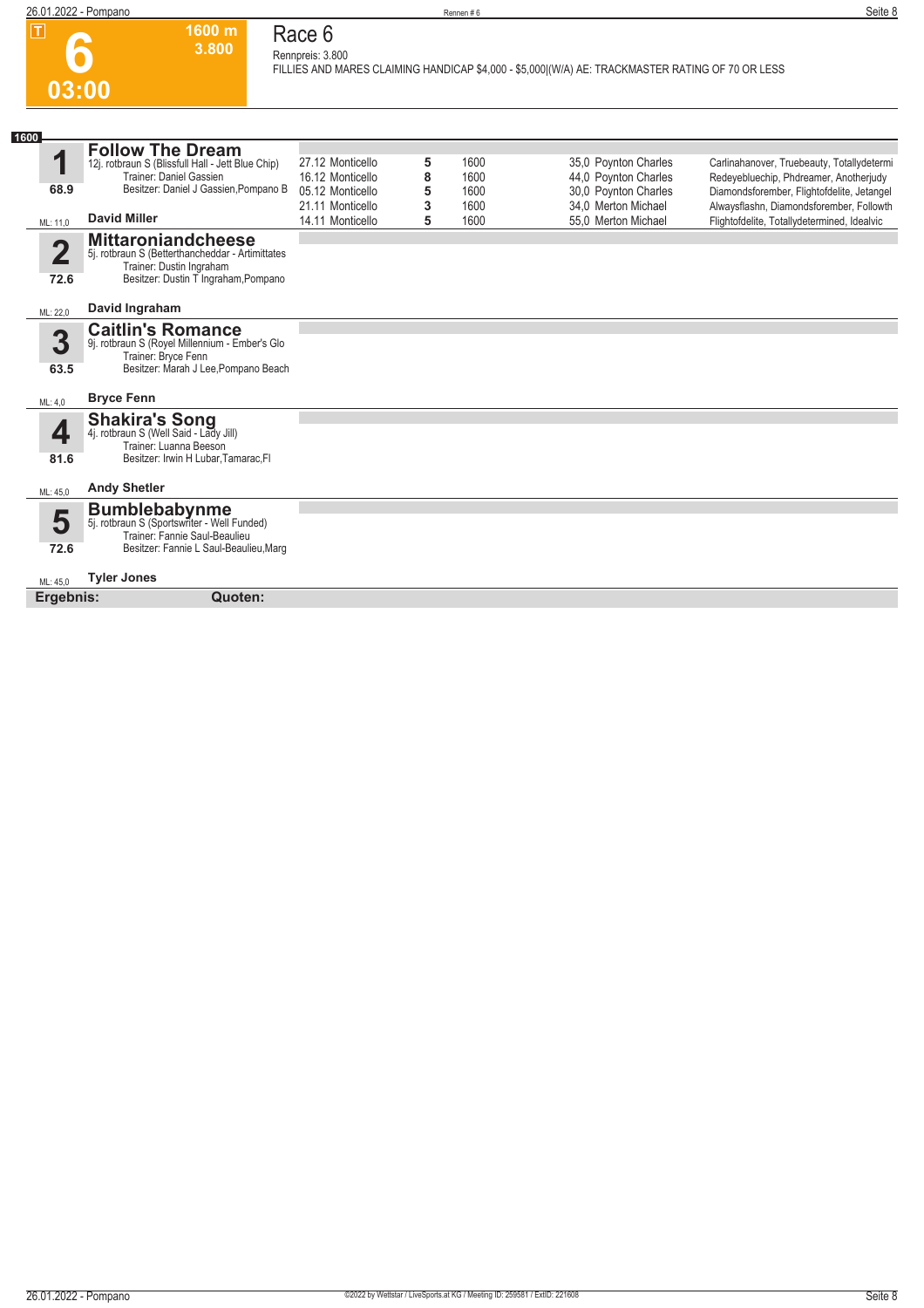**03:20**

**7**

**1600 m 7.300**  **Race 7**

**Rennpreis: 7.300 FILLIES AND MARES NON WINNERS \$4,000 LAST 5 STARTS AE:|NON WINNERS 7PM RACES LIFETIME AE: OPTIONAL CLAIMING|\$10,000 (W/A) MILLER PICKED 4 OVER 2 & 6** 

| 1600                            |                                                                                                                                                        |  |
|---------------------------------|--------------------------------------------------------------------------------------------------------------------------------------------------------|--|
| 1                               | <b>Gold Star Igotdis</b><br>5j. rotbraun S (Rock On - Gold Star Glitter)<br>Trainer: Stacey Mclenaghan                                                 |  |
| 79.4                            | Besitzer: Gold Star Farm, Bell, Fl                                                                                                                     |  |
| ML: 6,0                         | <b>Corey Braden</b>                                                                                                                                    |  |
| $\overline{\mathbf{2}}$<br>65.8 | <b>Primo Extremo</b><br>6j. rotbraun S (Rockin Image - Nashville Blues<br>Trainer: Ivar Hyngstrom<br>Besitzer: Ivar C Hyngstrom, Boca Raton            |  |
| ML: 3,0                         | <b>Wally Hennessey</b>                                                                                                                                 |  |
| 3<br>77.1                       | <b>Eyes Don't Lie</b><br>5j. rotbraun S (Roll With Joe - Michelle's Ideal)<br>Trainer: Winter Asher-Stalbaum<br>Besitzer: Winter S Asher-Stalbaum, Les |  |
| ML: 13,0                        | <b>Winter Asher-Stalbaum</b>                                                                                                                           |  |
| 4<br>68.9                       | <b>Misty Memory N</b><br>9j. schwarz S (Real Desire - Deja Vous)<br>Trainer: Terry Di Cicco<br>Besitzer: Innerstrength Equine, Vero Be                 |  |
| ML: 35,0                        | <b>David Miller</b>                                                                                                                                    |  |
| 5<br>68.0                       | <b>Cinderella Delight</b><br>6j. rotbraun S (Bettor's Delight - Modern Cinde<br>Trainer: Jennifer Giuliani<br>Besitzer: Cynthia M Saj, Medina, Ny      |  |
| ML: 16,0                        | Fern Paquet Jr                                                                                                                                         |  |
| 6<br>72.6                       | Coqui Coqui<br>5j. rotbraun S (Sportswriter - Born Three)<br>Trainer: Jim Brinson<br>Besitzer: John Turigliatto, Temperance,                           |  |
| ML: 13,0                        | <b>Tyler Jones</b>                                                                                                                                     |  |
| 7                               | <b>Another Beach Day</b><br>6j. rotbraun S (Somebeachsomewhere - Anoth<br>Trainer: Braxten Boyd                                                        |  |
| 68.0                            | Besitzer: Brandy J Boyd, Jonesville, Mi                                                                                                                |  |
| ML: 5,0                         | <b>Braxten Boyd</b>                                                                                                                                    |  |
| 8<br>77.1                       | <b>Elm Grove Nellie</b><br>6j. rotbraun S (Stonebridge Terror - Emberlee)<br>Trainer: Gaston Lareau<br>Besitzer: Jp Houle Stables Llc, Fort Lau        |  |
| ML: 16,0                        | <b>John Macdonald</b>                                                                                                                                  |  |
| Ergebnis:                       | Quoten:                                                                                                                                                |  |
|                                 |                                                                                                                                                        |  |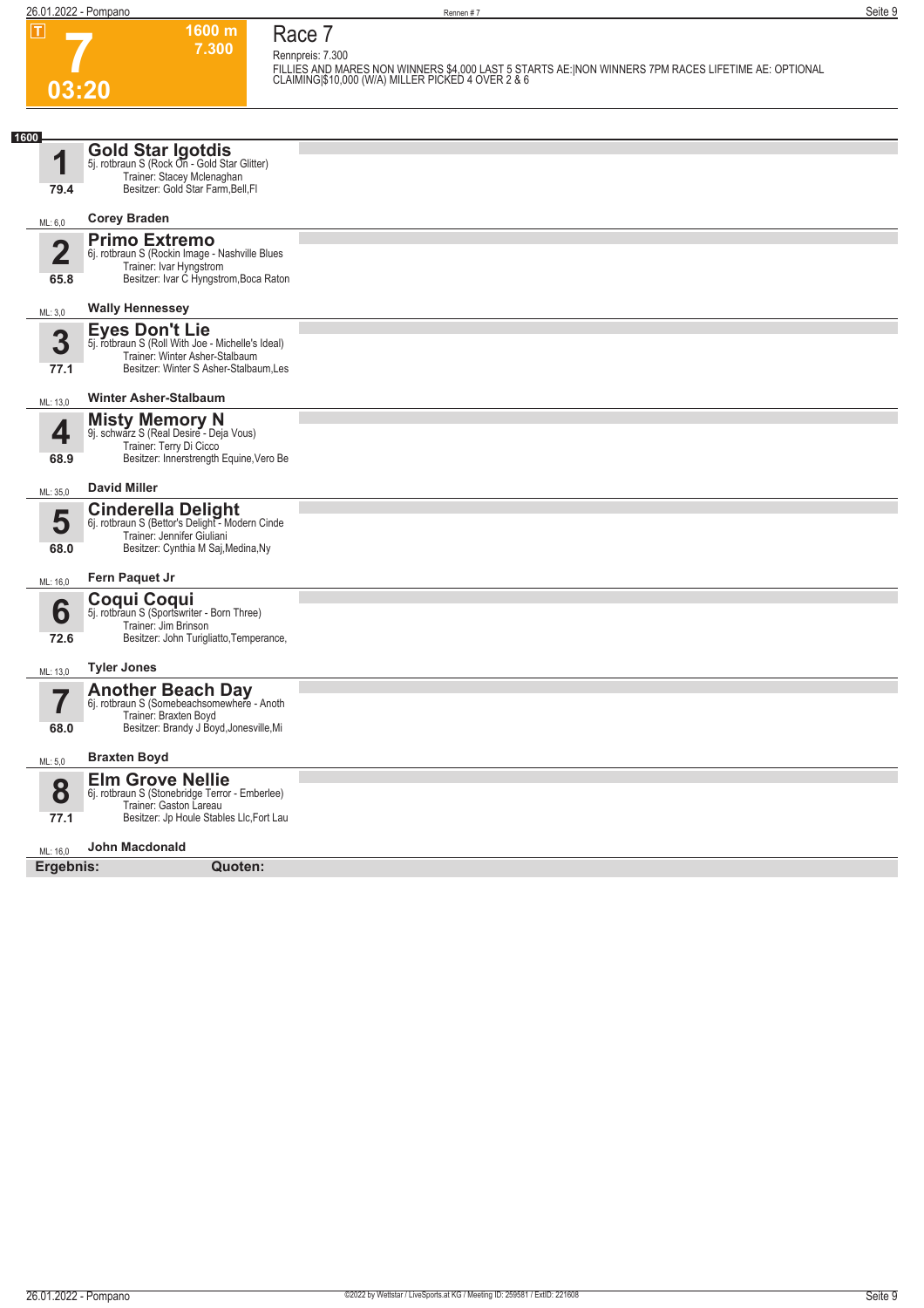**1600 m 4.400**  **Race 8 Rennpreis: 4.400**

**NON WINNERS \$2,000 LAST 5 STARTS GENERAL JACKSON|SCRATCHED JUDGES MILLER PICKED 4 OVER 7** 

## **8 03:40**

| 1600<br>1                       | lam What I Am<br>7j. rotbraun W (Angus Hall - Zorgwijk Empress                                                                            |                                        |                                                         |                      |                                                         |                                                                                                         |
|---------------------------------|-------------------------------------------------------------------------------------------------------------------------------------------|----------------------------------------|---------------------------------------------------------|----------------------|---------------------------------------------------------|---------------------------------------------------------------------------------------------------------|
| 65.8                            | Trainer: Joseph Shaw<br>Besitzer: Patricia L Gibb, London, On, C                                                                          |                                        |                                                         |                      |                                                         |                                                                                                         |
| ML: 13,0                        | <b>Kevin Wallis</b>                                                                                                                       |                                        |                                                         |                      |                                                         |                                                                                                         |
| $\overline{\mathbf{2}}$<br>70.3 | <b>Stache</b><br>10j. rotbraun W (Andover Hall - Flori's Future)<br>Trainer: Alessandro Spano<br>Besitzer: Alessandro Spano, Pompano      |                                        |                                                         |                      |                                                         |                                                                                                         |
| ML: 16,0                        | <b>Alessandro Spano</b>                                                                                                                   |                                        |                                                         |                      |                                                         |                                                                                                         |
| 3<br>83.9                       | <b>Marquis Volo</b><br>10j. grau W (Credit Winner - Margarita Momm<br>Trainer: Jim Mc Donald<br>Besitzer: James R Mc Donald, Fort Lau     |                                        |                                                         |                      |                                                         |                                                                                                         |
| ML: 4,0                         | <b>Jim Mc Donald</b>                                                                                                                      |                                        |                                                         |                      |                                                         |                                                                                                         |
| 4                               | <b>What A Pittstop</b><br>4j. grau W (Whataworkout - Nowerland Kristen<br>Trainer: Jake Huff                                              |                                        |                                                         |                      |                                                         |                                                                                                         |
| 68.9                            | Besitzer: R Cusimano, Boynton Bch, Fl;                                                                                                    |                                        |                                                         |                      |                                                         |                                                                                                         |
| ML: 55,0                        | <b>David Miller</b>                                                                                                                       |                                        |                                                         |                      |                                                         |                                                                                                         |
| 5<br>65.8                       | <b>Invincible</b><br>8j. rotbraun W (Jailhouse Jesse - Spanish Tap<br>Trainer: Kelly Paver<br>Besitzer: Calvin H Hoover, New Holland      |                                        |                                                         |                      |                                                         |                                                                                                         |
| ML: 28,0                        | <b>Wally Hennessey</b>                                                                                                                    |                                        |                                                         |                      |                                                         |                                                                                                         |
| 6<br>68.0                       | <b>Lucky Sevens</b><br>5j. rotbraum W (Chapter Seven - Mom's Sweeti<br>Trainer: Leopold Sawyers<br>Besitzer: Leopold E Sawyers, Wellingto |                                        |                                                         |                      |                                                         |                                                                                                         |
| ML: 8,0                         | Joseph Chindano Jr                                                                                                                        |                                        |                                                         |                      |                                                         |                                                                                                         |
| 7<br>68.0                       | <b>Splitsville</b><br>13j. rotbraun W (Hard Rock N Roll - Meet My<br>Trainer: Michael Deters<br>Besitzer: Richard J Starke, Homosassa,    | 11.12 Spck<br>23.11 Spck<br>09.11 Spck | $\overline{\mathbf{2}}$<br>4<br>$\overline{\mathbf{2}}$ | 1600<br>1600<br>1600 | Putnamjr Carl<br>2.0 Putnamir Carl<br>2,5 Putnamir Carl | Naturalforces, Splitsville, N/A<br>Doubleagloria, Marquesas, Ericskarri<br>Gespacho, Splitsville, Ronan |
| ML: 7,0                         | <b>Braxten Boyd</b>                                                                                                                       | 02.11 Spck<br>19.10 Spck               | $\overline{2}$<br>$\overline{2}$                        | 1600<br>1600         | 4,4 Putnamjr Carl<br>3.6 Putnamir Carl                  | Sonofnordic, Splitsville, Aprilmoonlight<br>Sonofnordic, Splitsville, Aprilmoonlight                    |
| 8<br>63.5                       | <b>Charlie Ona Harley</b><br>7j. grau W (Glidemaster - Carnac)<br>Trainer: Joseph Sanzeri<br>Besitzer: Joseph C Sanzeri, Fort Lauder      |                                        |                                                         |                      |                                                         |                                                                                                         |
| ML: 16,0                        | Joseph Sanzeri                                                                                                                            |                                        |                                                         |                      |                                                         |                                                                                                         |
| Ergebnis:                       | Quoten:                                                                                                                                   |                                        |                                                         |                      |                                                         |                                                                                                         |